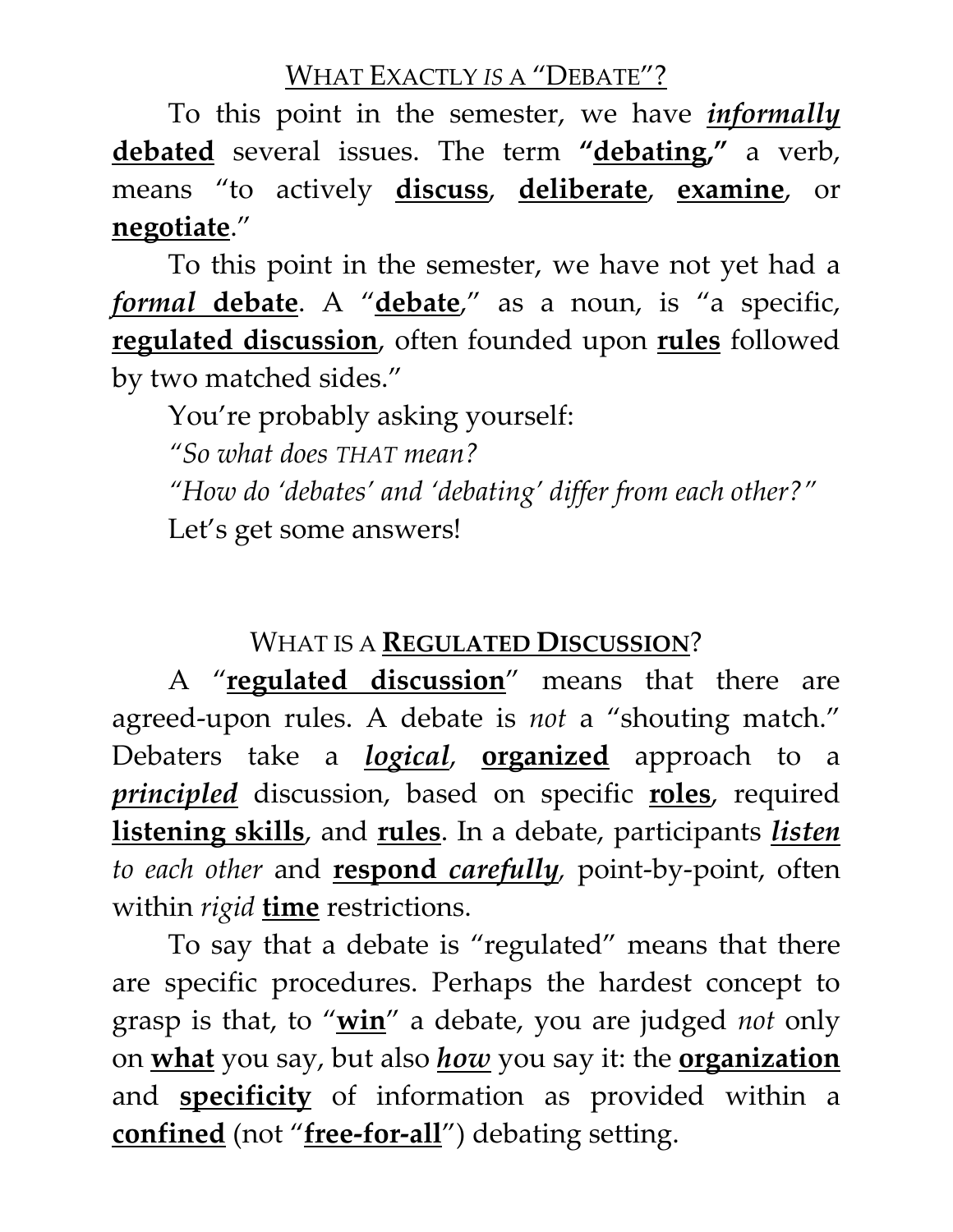### "PLAYERS IN THE GAME"

A debate is like a game. Furthermore, there are different types of debates. Like all games, some debates are simple. Some are intermediate. Some are intended for experts.

This booklet outlines the most standard of all debate formats. This should provide a solid foundation upon which to learn "debate **lingo**" so that you can firmly grasp **the rules and format** of the **simplest** of debates.

First—some introductory debate vocabulary…

### **DEBATE VOCABULARY: THE PROPOSITION**

Every debate needs "**The Proposition**": A statement that is **controversial**, open to **interpretation**, and ultimately "**arguable**." Stated **declaratively** ("as if fact"), a Proposition is the equivalent to a Toulmin Model **claim statement** (or a **thesis**). The Proposition must be specific; it must have two sides with near-equivalent "backing" in terms of arguing one side or another. Furthermore, like Toulmin Model claim statements, Propositions must have explainable **warrants**, or identifiable **context** referred to by debaters within their arguments. (After all, if we don't address the immediate or **urgent** *need* to debate The Proposition, then why debate it in the first place?)

As mentioned, the Proposition is *only debatable* if it's controversial—that is, there must be **divergent ("differences in") opinions**, and a **conflict** must arise as a result of those differences.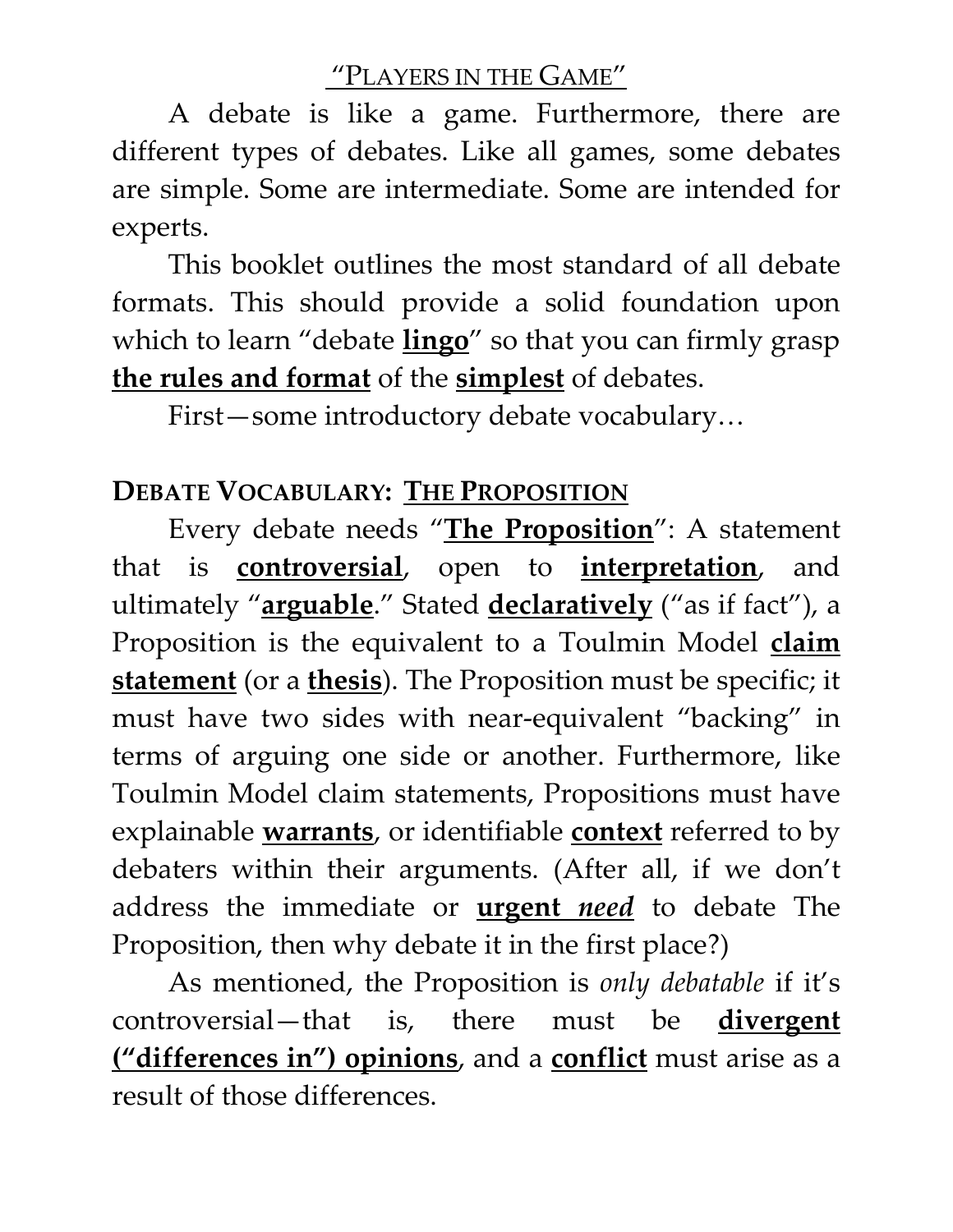## **DEBATE VOCABULARY: THE "RESOLVED**"

A Proposition must be worded such that it is a **resolution** to an end. We call this The **"RESOLVED."** That sounds awkward, and this is where the process of debating starts to get *really* complicated. Patience is a *must*.

The Proposition must be stated in such a way—using the term "RESOLVED" (yes, in all caps)—that it reminds everyone, from the debaters, to the judges, to an audience, of **the specific subject** the **debaters** seek to *resolve.*

Here's an example of a Proposition, stated as "RESOLVED":

> *Proposition— RESOLVED: That appropriate dress for school should be left up to individual students rather than being dictated by a specific code.*

Notice: If we were to remove the word "RESOLVED," we would have a *very* **debatable statement**—a **two-sided issue**, worded almost like a factual **declaration**. (Toulmin would be proud!)

> *Proposition— RESOLVED: That*

*[A]ppropriate dress for school should be left up to individual students rather than being dictated by a specific code.*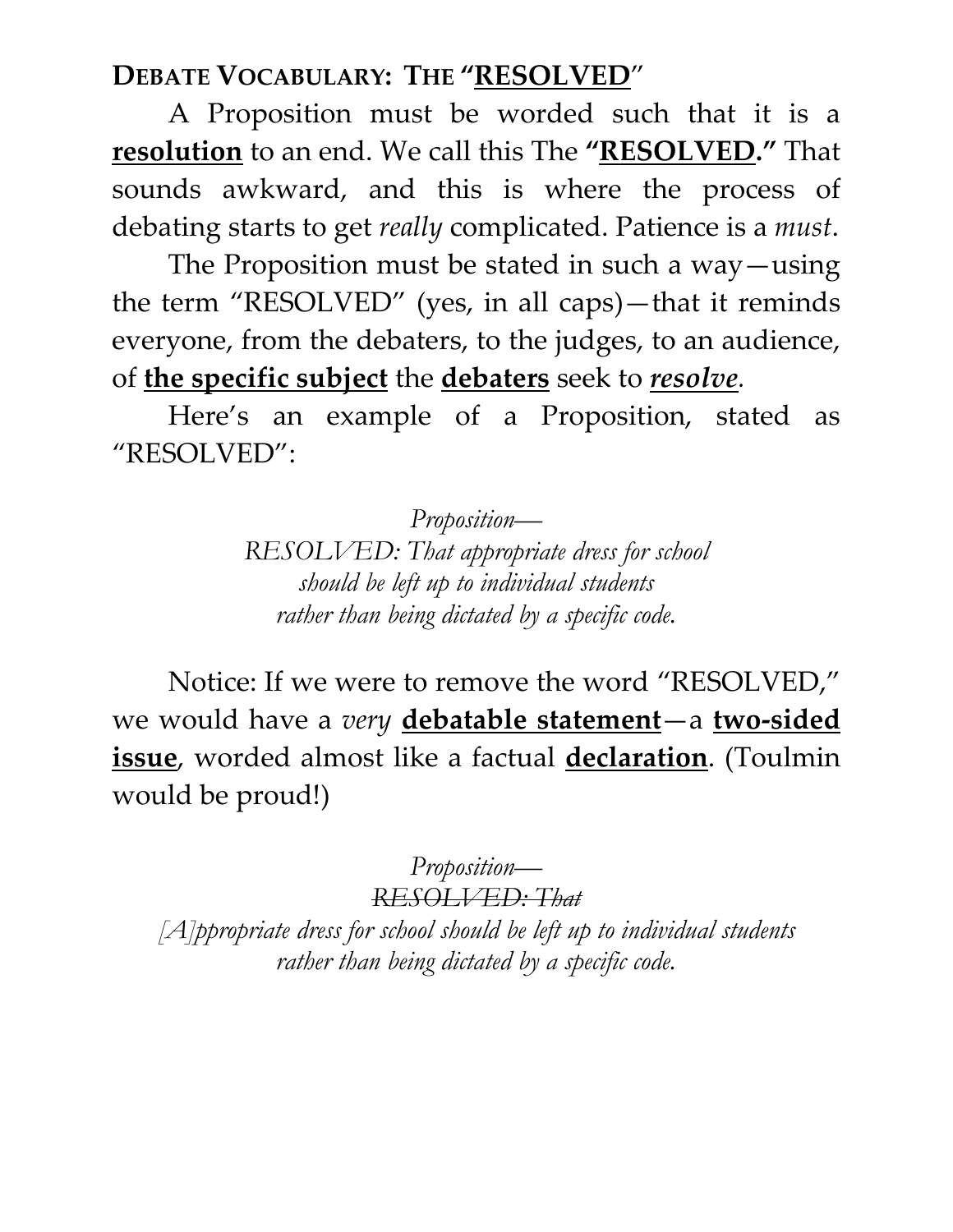### HOW DO YOU WIN A DEBATE?

Formal debates are **judged**. Judges (we'll discuss their role later) are like **referees**. They must ensure that rules are being followed. Furthermore, judges must **evaluate** the **quality** of the **evidence**, **elaboration**, and **organization** through which debaters address the issue at hand.

So in a formal debate, no side "wins" by having the "**right or wrong**" answers. Judges must evaluate debaters' organization of information as it pertains to the stated resolution. (If a Proposition is *truly* controversial, then there is *never* a "right or wrong" answer… just a better *argued* one…)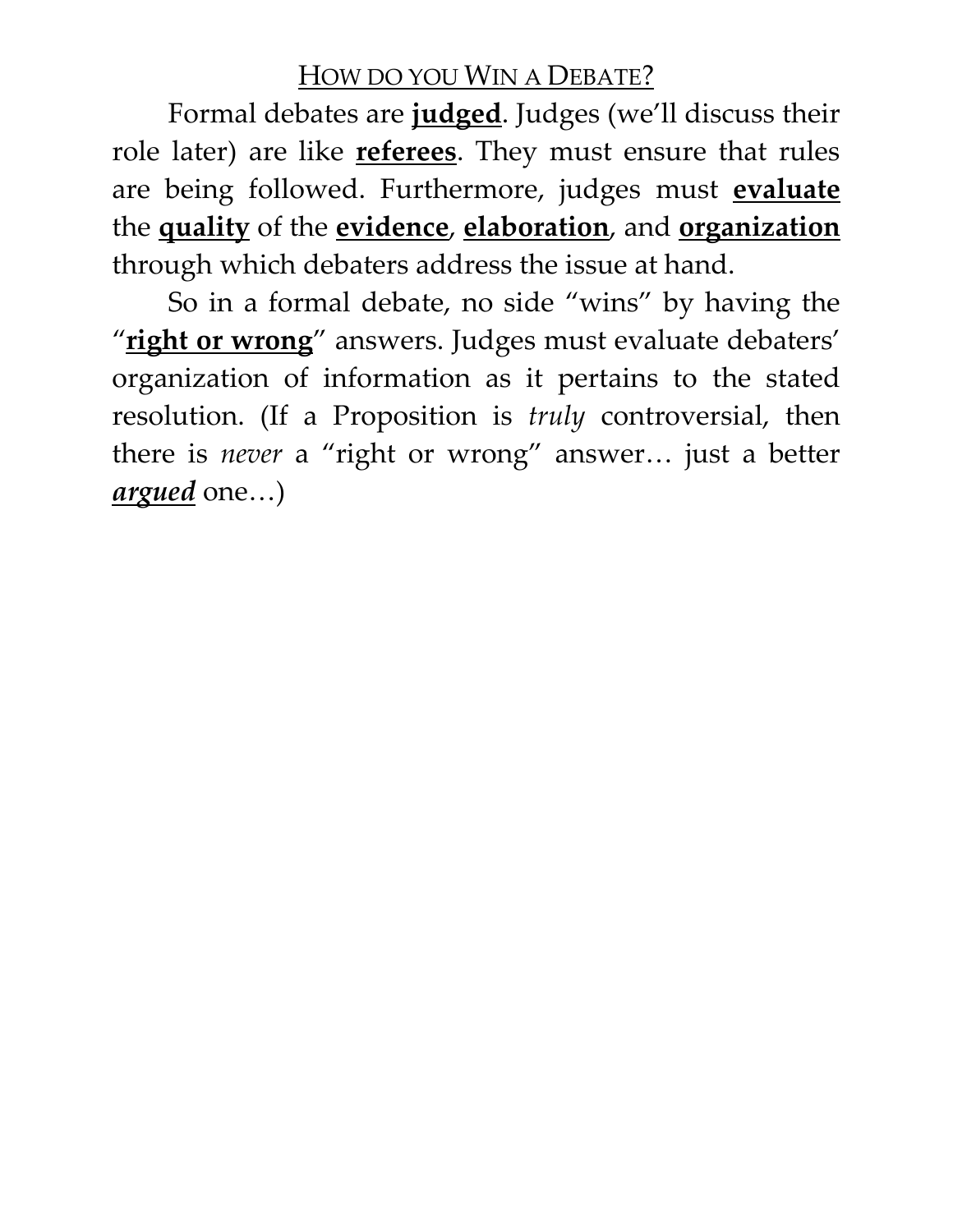### THE TWO SIDES

More often than not, debates are conducted with one person (**"The Negative"**) debating another person

(**"The Affirmative"**). Since we are learning this process in small groups, we will discuss The Negative and The Affirmative as **teams**.

## **DEBATE VOCABULARY: THE NEGATIVE**

**The Negative Team** represents **one side** in a debate. The Negative Team *challenges* the Proposition. Specifically, The Negative Team's job is to argue *against* the Proposition. In a formal debate, the Negative Team would organize their statements as so to explain why the Proposition is *not* a **resolution** to some larger **issue**.

That deserves restatement. Using evidence organized in a logical, effect manner, the Negative Team's *ultimate*  **goal** is to demonstrate *exactly* why the Proposition is **wrong or flawed**. The Negative Team does *not* initially set out to **prove** why *other debaters* are wrong.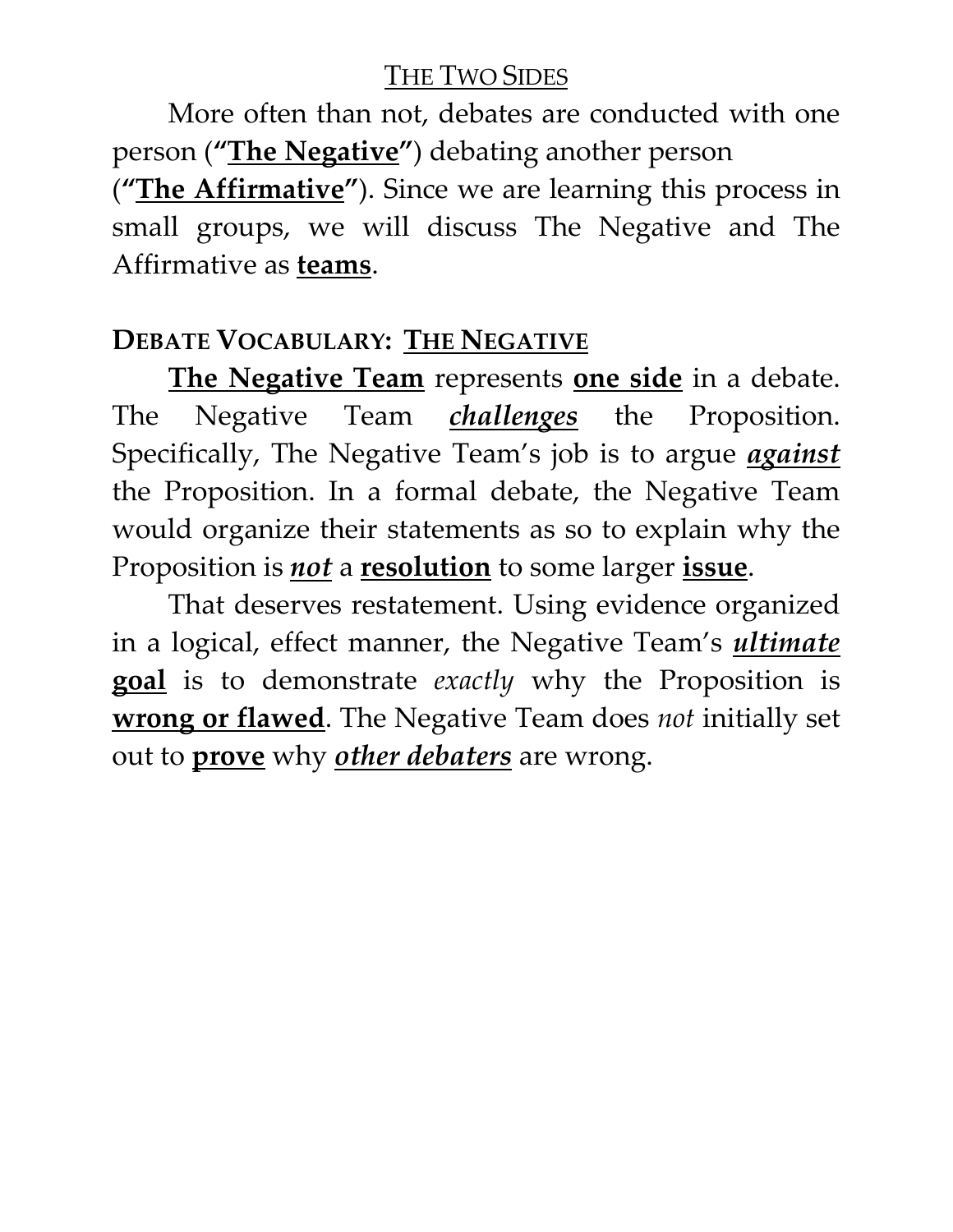# DEBATE VOCABULARY: **THE AFFIRMATIVE**

**The Affirmative Team** defends, supports, or—you guessed it—**affirms** the Proposition. The Affirmative Team must use **evidence** to **demonstrate** why the Proposition is the *best* **resolution**, why its **flaws** are **minimal**, and how those flaws are **resolvable**.

This gets tricky: The Affirmative Team must *highlight* **the positive** attributes of the Proposition, but cannot *dwell* **on those positives**—certainly not as the sole basis for their argument. In other words, The Affirmative Team cannot get hung up on defending the Proposition. Rather, when The Negative Team makes its case *against* the Proposition, The Affirmative Team must **quietly argue** *in favor* of the Proposition, but not in such a way that arguing in favor *dominates* the debate.

Think back to Toulmin. The Negative Team presents a **counterargument** to the Proposition. The Negative Team is tasked with the job of *refuting* (or **rebutting**)

The Negative Team's **counter-argumentative** statements.

It all sounds pretty complex. But consider this: The Proposition is *already* worded as **assertive**, **declarative**, and "**factual**." The Negative must do all that it can to "poke holes" in the **validity** of The Proposition. The Affirmative operates on the idea that The Proposition is *already* **resolved**—that The Proposition is the *only* answer—and that the Negative Team is wasting its time. Therefore, it is the job of The Negative Team to (i) **refute or rebut** The Affirmative's statements, and not obsess on (ii) **defending** the Proposition.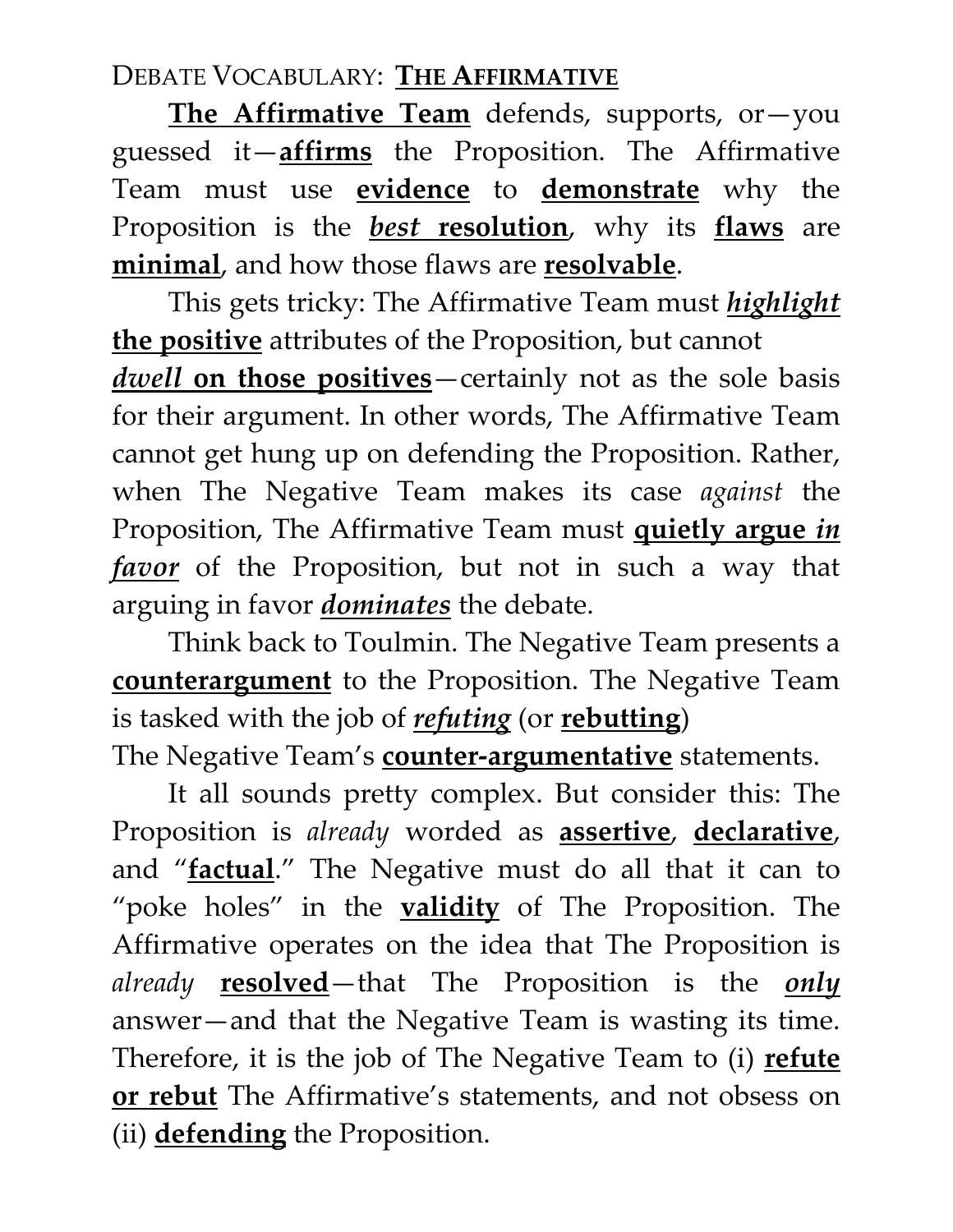OTHER ELEMENTS AND "THE DEBATE MODEL"

Debates are formally judged. There can be anywhere from one to three judges involved. Judgment is *not* an indication as to what perspective "**won**" the debate. The judge or judges must evaluate which side **better presented its argument** in terms of either team's specific goals and roles.

Debates are rigidly **timed**. Timing isn't limited to how long a person speaks. Timing includes **how long it takes debaters to formulate their argument** *in conjunction* with **how long it takes to speak**.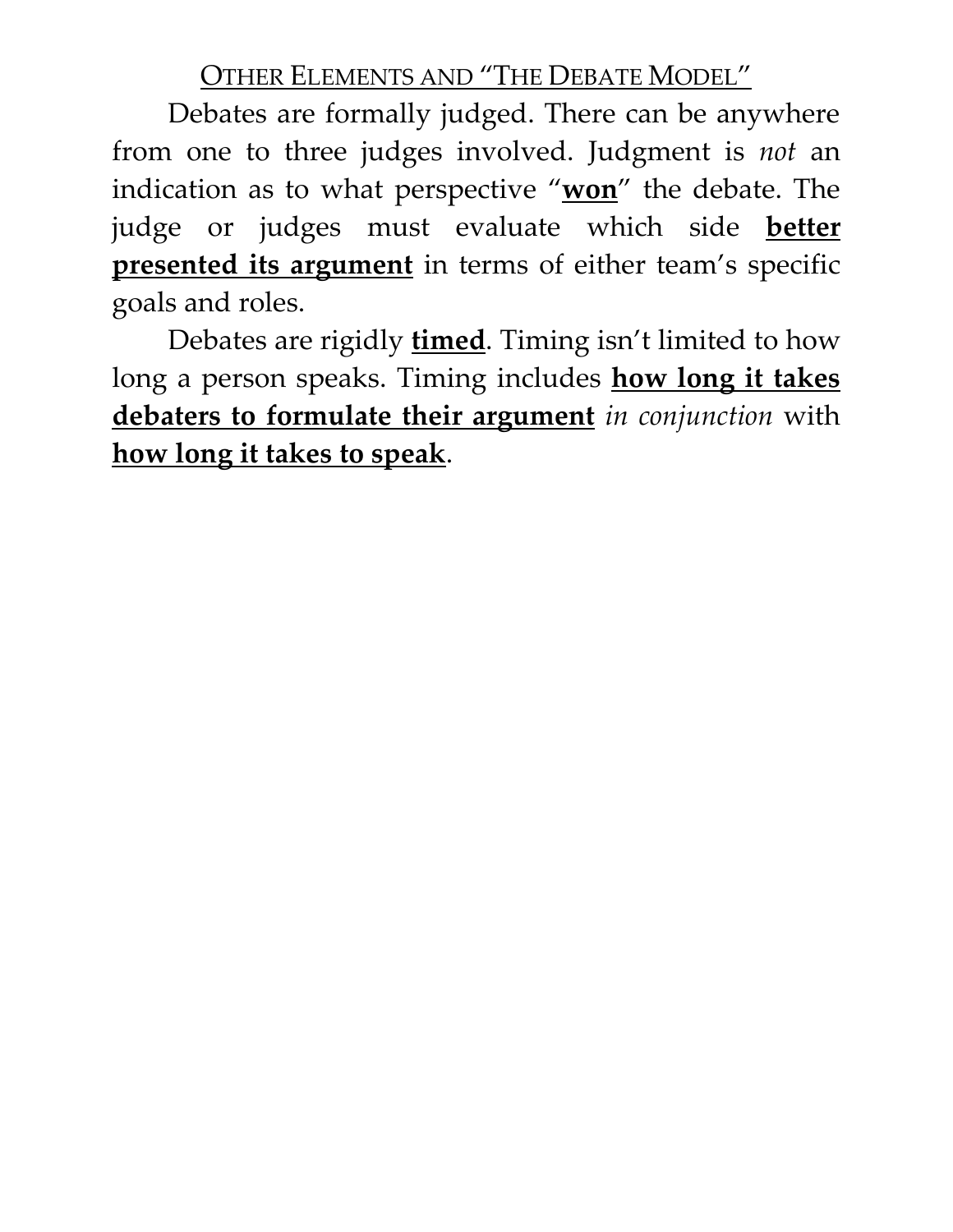At its most basic, in terms of timing, the standard debate looks like this:

# 1. Judge(s) introduce **The Proposition**.

# 2. The Affirmative **Constructive**: **Eight** Minutes

"Constructive" means "constructing a speech." The term "Constructive" is a fancy debate term used interchangeably with "**argumentative**."

The Affirmative Team has eight minutes to collaborate, develop an argument based on logical evidence, and present that argument in a civil, structured manner. The Affirmative Team can **divide** its eight minutes however it sees fit. The Affirmative Team must take this time to provide all necessary **support for the Proposition** as a resolution. Constructive speeches present The Affirmative Team's major points.

The Negative Team can neither **collaborate** nor **talk** while The Affirmative Team discusses and presents its Constructive speech. The Negative Team can only **listen and paraphrase** using notes.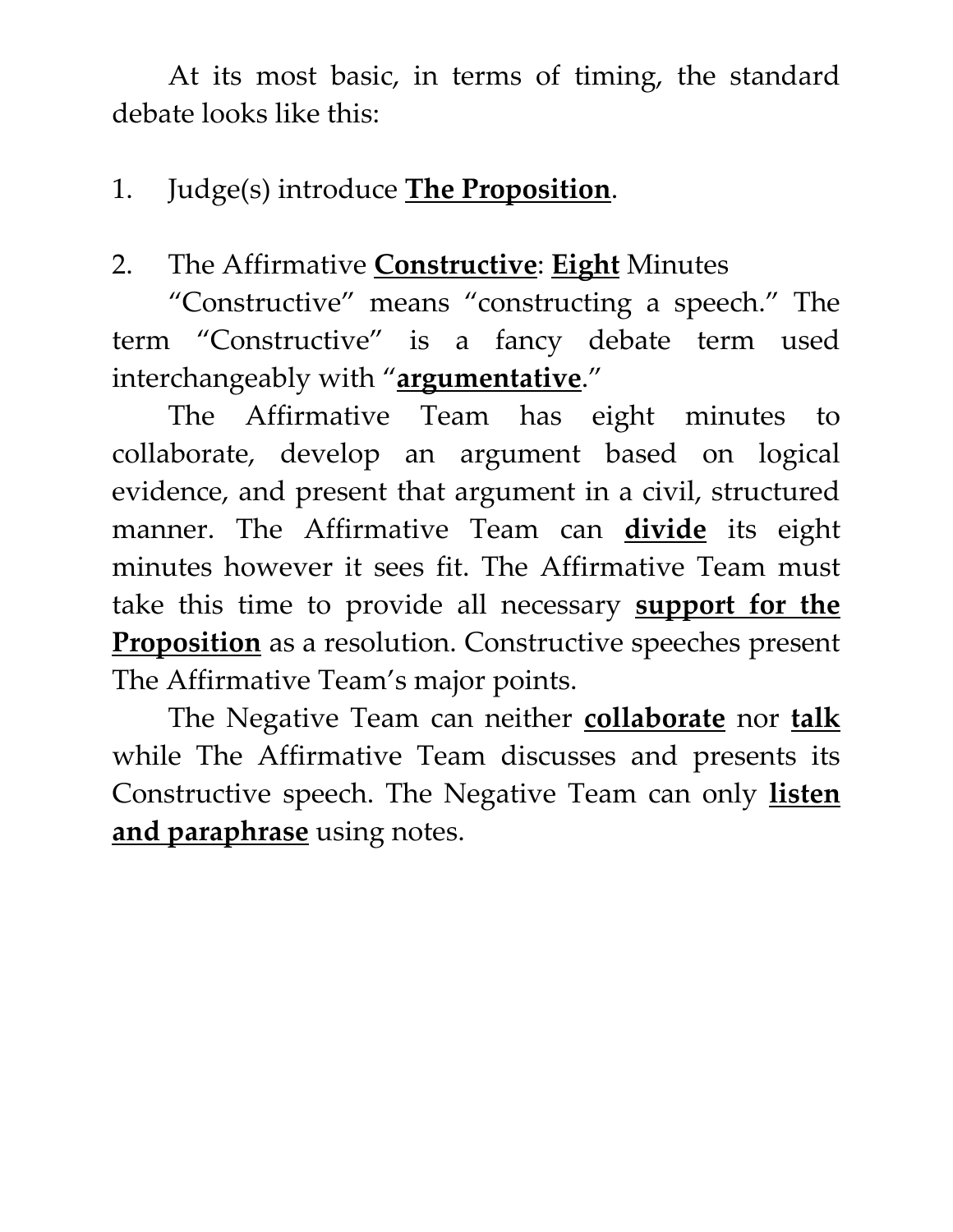## 3. The Negative **Constructive**: **Eight** Minutes

The Negative team has an equal amount of time to collaborate, develop an argument based on logical evidence, and present that argument in a civil, structured manner. At this time, The Negative Team *cannot* **rebut** The Affirmative Team's argument**.** Rather, at this state in "the game," The Negative Team can only **rebut (or "poke holes" in) the Proposition itself**, without reference to what The Affirmative Team said. The Negative Team can divide its eight minutes however it sees fit. The eventual Constructive speech should serve to present all of The Negative Team's major points.

The Affirmative Team cannot collaborate or talk while The Negative Team discusses and presents its Constructive speech. The Affirmative Team can only keep notes.

# 4. The Negative **Rebuttal**: **Four** Minutes

It is within this time frame that The Negative Team can *finally* **rebut the opening statements** made by The **Affirmative** Team. The time allotted can be used in any way The Negative Team sees fit. (More often than not, someone on the Negative Team is preparing this **rebuttal** while others on the team prepare the Constructive speech. In doing so, The Negative Team can launch right into its rebuttal, using all four allotted minutes to speak.)

At this time, The Affirmative Team can only keep notes. They cannot talk or collaborate.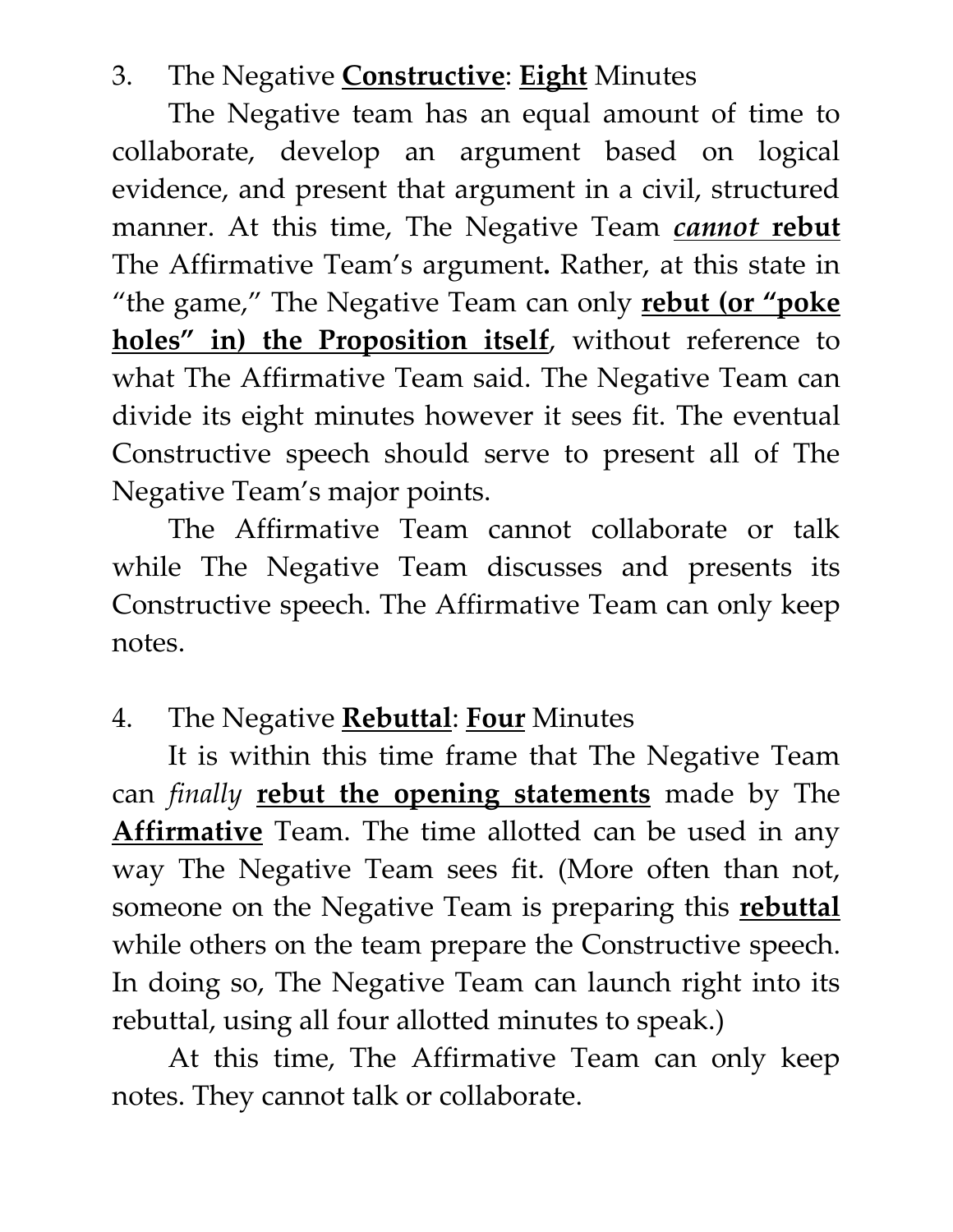## 5. The Affirmative **Rebuttal**: **Four** Minutes

It is within this time frame that The Affirmative Team can **rebut** *both* The Negative Team's **Constructive** *and* The Negative Team's **Rebuttal**.

While The Affirmative Team presents, The Negative Team cannot collaborate or talk.

6. At the discretion of the judge or judges, The Affirmative Team and The Negative Team may be asked to provide two more additional **Constructive speeches**, followed by two additional **Rebuttals**.

## *PLEASE NOTE:*

Rebuttals using this format should not be confused with "**cross-examinations**." There is another type of debate that deals with rebuttals and cross-examinations. That format is called (you guessed it!) a **Cross-Examination Debate**. We will conquer that style after mastering the standard debate format.